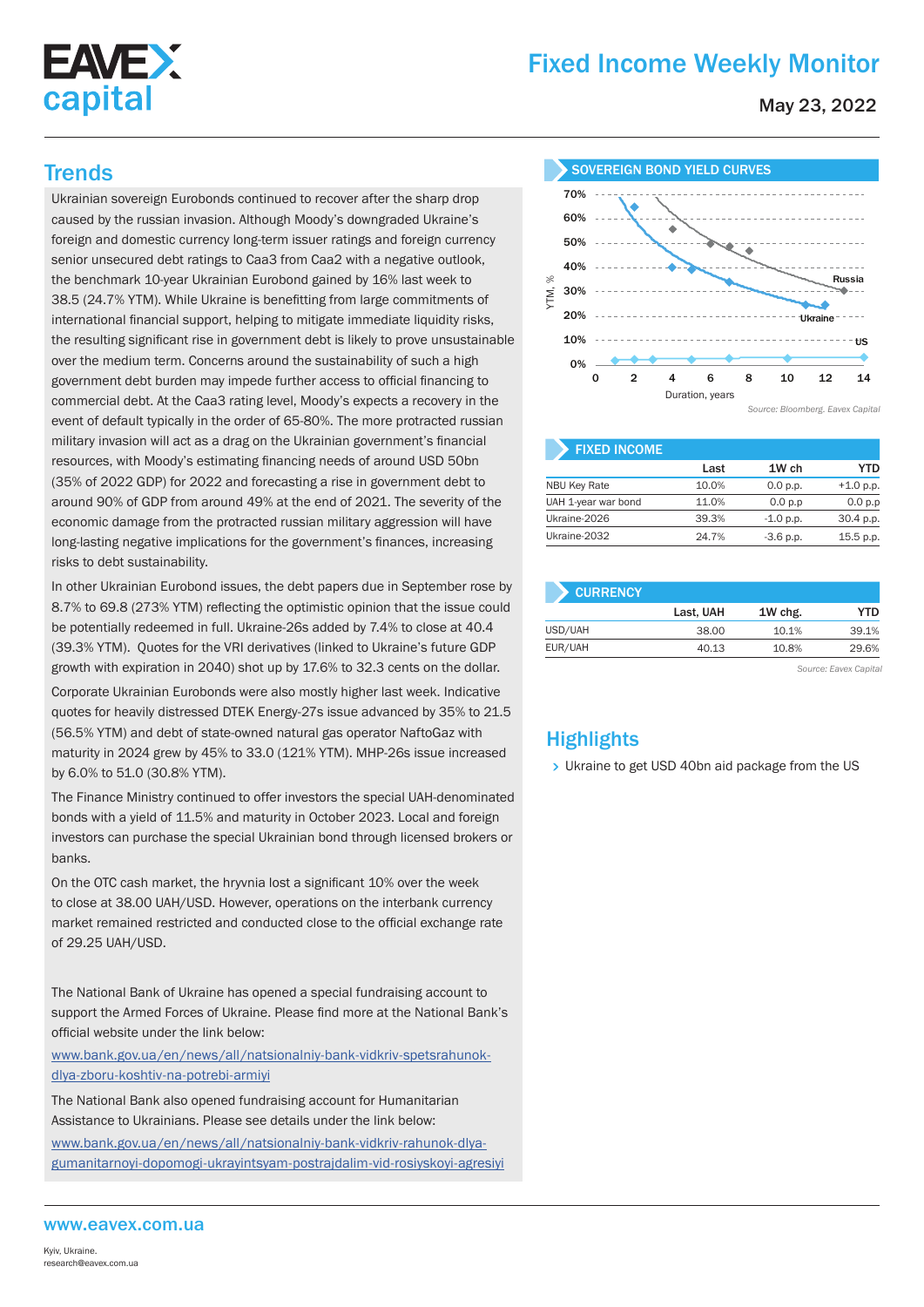

#### May 23, 2022

### Ukraine to get USD 40bn aid package from the US

by Dmitry Churin d.churin@eavex.com.ua

#### **NEWS**

President Joe Biden on Saturday signed legislation to support Ukraine with another USD 40bn in US assistance as the Russian invasion approaches its fourth month.

The legislation, which was passed by Congress with bipartisan support, deepens the US commitment to Ukraine at a time of uncertainty about the war's future. Ukraine has successfully defended Kyiv, and Russia has refocused its offensive on the country's east, but American officials warn of the potential for a prolonged conflict.

The funding is intended to support Ukraine through September, and it dwarfs an earlier emergency measure that provided USD 13.6bn.

The new legislation will provide USD 20bn in military assistance, ensuring a steady stream of advanced weapons that have been used to blunt Russia's advances. There's also USD 8bn in general economic support, USD 5bn to address global food shortages that could result from the collapse of Ukrainian agriculture and more than USD 1bn to help refugees.

#### **COMMENTARY**

The aid package reflects a sense of urgency to direct US resources to support Ukraine in the largest military conflict in Europe since World War II. We assume that the US and its allies pivot to planning for a longer war in Ukraine, the scope of which has narrowed since the initial Russian invasion three months ago but whose duration appears increasingly lasting as the fighting enters a gruelling new phase.

In a separate written statement on the aid package, President Joe Biden thanked Congress "for sending a clear bipartisan message to the world that the people of the United States stand together with the brave people of Ukraine as they defend their democracy and freedom."

Yet the next Ukraine issue to reach Washington this year may not be funding but Finland and Sweden joining NATO. The Russian invasion prompted a seismic reassessment among Finns and Swedes, who had long been wary of joining the transatlantic alliance out of fear of provoking Russia, with whom the two nations share a border. While the exact timeline of their admission remains in flux, in part because of objections lodged by NATO member Turkey, US political and military leaders expressed clear support for a rapid process. Should their applications be ratified, the alliance would gain the most population since the 2004 admission of seven former Warsaw Pact states and the most gross domestic product since the 1998 admission of the Czech Republic, Hungary and Poland.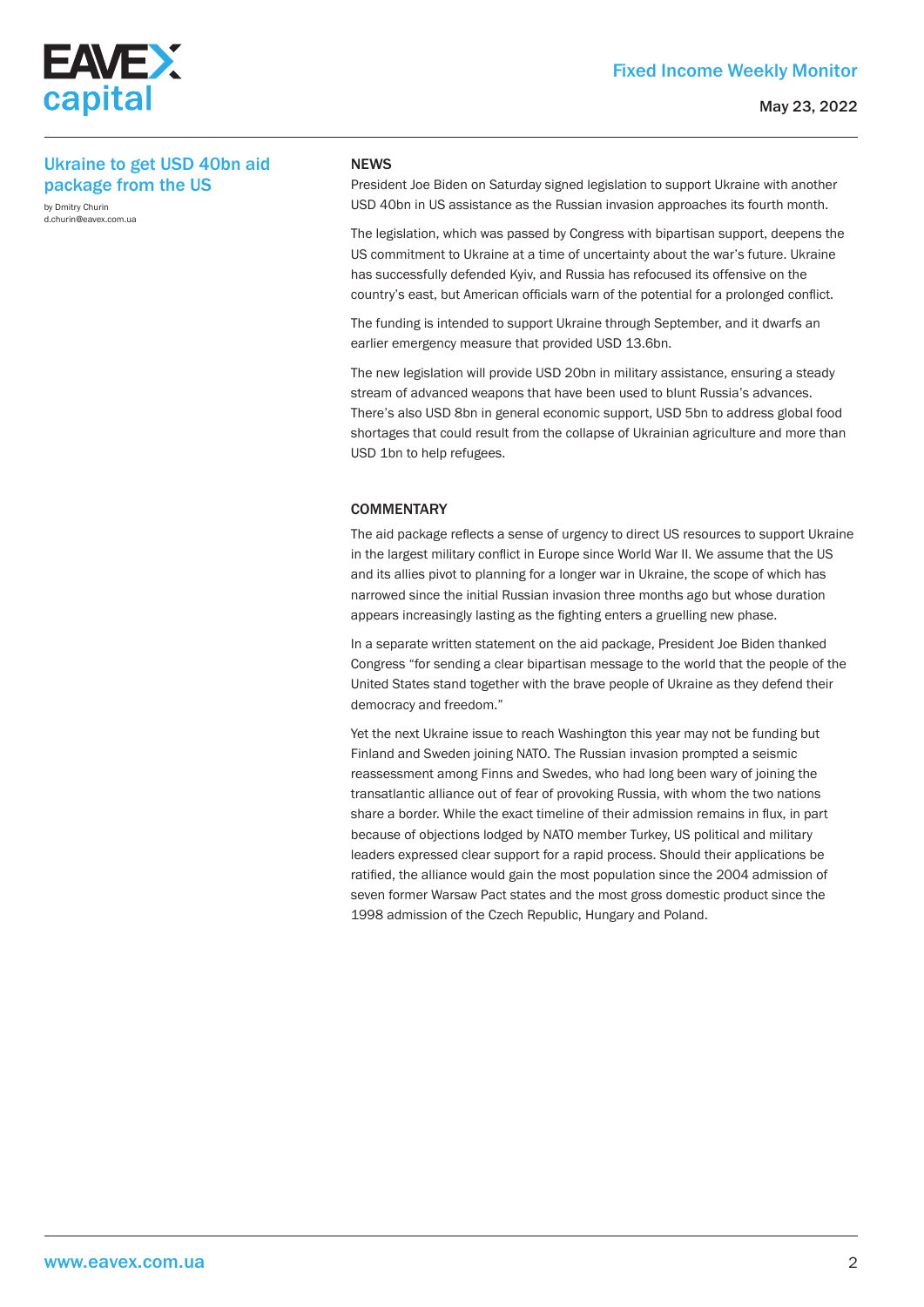

| <b>SELECTED UKRAINIAN EUROBONDS</b> |                     |                             |           |        |                  |                             |            |                      |  |  |
|-------------------------------------|---------------------|-----------------------------|-----------|--------|------------------|-----------------------------|------------|----------------------|--|--|
| <b>Issue</b>                        | Indicative<br>Price | Price change<br>in one week | YTM.<br>% | Coupon | Maturity<br>Date | Volume<br>USD <sub>mn</sub> | Currency   | Ratings <sup>1</sup> |  |  |
| Sovereign Eurobonds                 |                     |                             |           |        |                  |                             |            |                      |  |  |
| Ukraine, 2022                       | 69.8                | 8.7%                        | 273%      | 7.75%  | 1 Sept 2022      | 1,384                       | <b>USD</b> | Caa3/                |  |  |
| Ukraine, 2024                       | 41.1                | 8.7%                        | 65%       | 7.75%  | 1 Sept 2024      | 1.339                       | <b>USD</b> | Caa3/                |  |  |
| Ukraine, 2026                       | 40.4                | 7.4%                        | 39.3%     | 7.75%  | 1 Sept 2026      | 1,318                       | <b>USD</b> | Caa3/                |  |  |
| Ukraine, 2028                       | 41.0                | 10.5%                       | 34.3%     | 9.75%  | 1 Nov 2028       | 1,600                       | <b>USD</b> | Caa3/                |  |  |
| Ukraine, 2032                       | 38.5                | 16.0%                       | 24.7%     | 7.38%  | 25 Sept 2032     | 3,000                       | <b>USD</b> | Caa3/                |  |  |
| Ukraine, GDP-linked                 | 38.0                | 17.6%                       |           |        | 31 May 2040      | 3,214                       | <b>USD</b> | $\frac{1}{2}$        |  |  |
| <b>Corporate Eurobonds</b>          |                     |                             |           |        |                  |                             |            |                      |  |  |
| MHP, 2026                           | 51.0                | 6.0%                        | 30.8%     | 6.95%  | 4 Apr 2026       | 550                         | <b>USD</b> | $\frac{1}{2}$        |  |  |
| <b>Kernel</b> , 2027                | 53.0                | 0.0%                        | 22.6%     | 6.75%  | 27 Oct 2027      | 300                         | <b>USD</b> | $\frac{1}{2}$        |  |  |
| DTEK Energy, 2027                   | 21.5                | 35.2%                       | 56.5%     | 5.00%  | 31 Dec 2027      | 1,645                       | <b>USD</b> | $\frac{1}{2}$        |  |  |
| Metinvest, 2026                     | 59.3                | 9.0%                        | 27.7%     | 8.50%  | 23 Apr 2026      | 648                         | <b>USD</b> | $\frac{1}{2}$        |  |  |
| Metinvest, 2029                     | 23.0                | 0.0%                        | 46.0%     | 7.75%  | 17 Oct 2029      | 500                         | <b>USD</b> | $\frac{1}{2}$        |  |  |
| NaftoGaz, 2024                      | 33.0                | 44.7%                       | 121%      | 7.125% | 19 Jul 2024      | 600                         | <b>EUR</b> | $\frac{1}{2}$        |  |  |
| <b>Ukrainian Railways</b>           | 25.0                | 0.0%                        | 116%      | 8.25%  | 9 Jul 2024       | 500                         | <b>USD</b> | $\frac{1}{2}$        |  |  |
| <b>Bank Eurobonds</b>               |                     |                             |           |        |                  |                             |            |                      |  |  |
| UkrEximBank, 2023                   | 32.0                | 0.0%                        | 408%      | 9.00%  | 9 Feb 2023       | 125                         | <b>USD</b> | $\frac{1}{2}$        |  |  |
| UkrEximBank, 2025                   | 31.3                | $-18.5%$                    | 61%       | 9.75%  | 22 Jan 2025      | 600                         | <b>USD</b> | $\frac{1}{2}$        |  |  |
| Oschadbank, 2023                    | 49.7                | 70.2%                       | 158%      | 9.38%  | 10 Mar 2023      | 700                         | <b>USD</b> | $\sqrt{}$            |  |  |

*Source: Boerse-Berlin, Boerse-Stuttgart. cbonds, TR Data, Eavex Research 1 Moody's/S&P/Fitch*